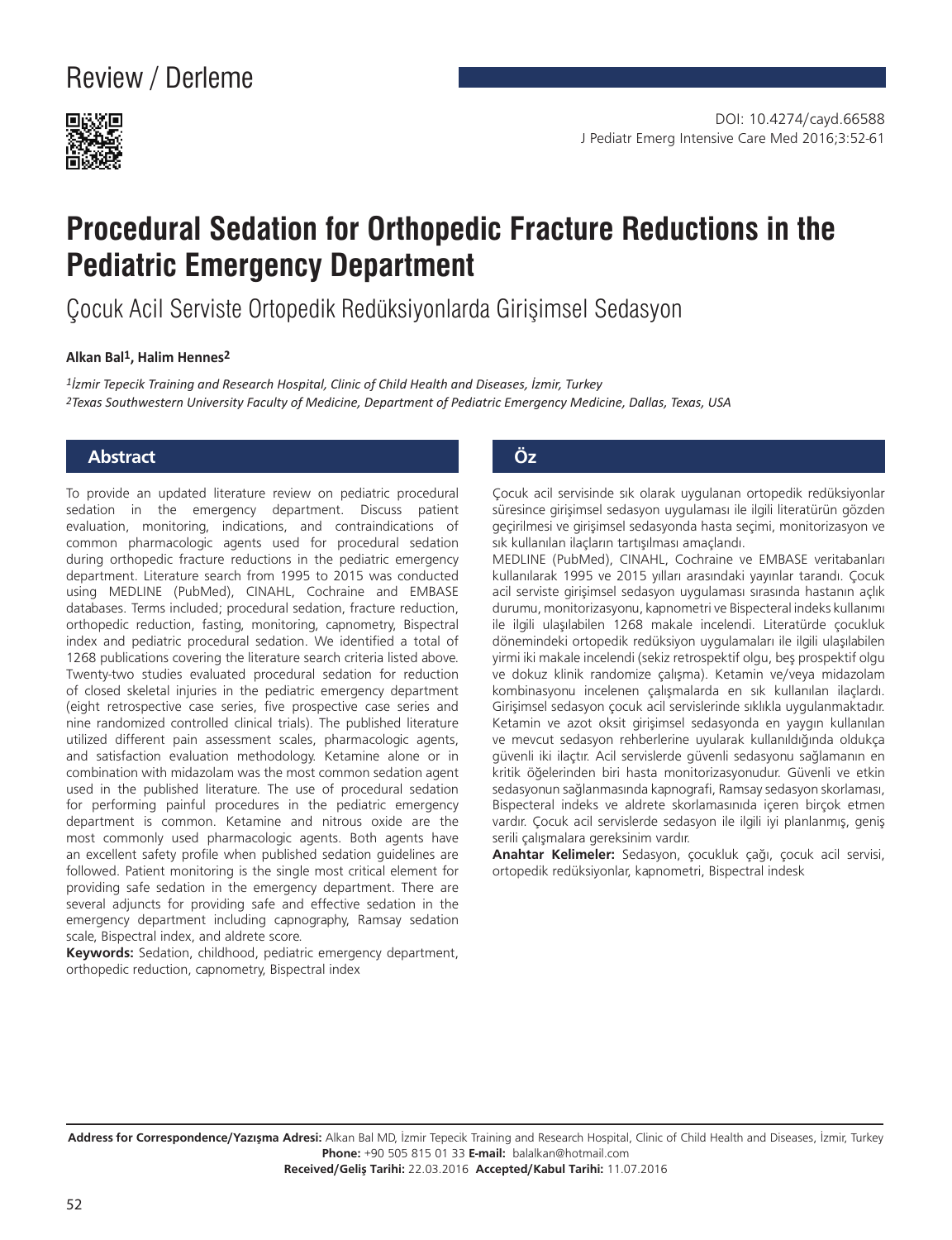# **Introduction**

Procedural sedation and analgesia (PSA) is an essential element of care for children requiring painful procedures in the pediatric emergency department (PED). While several medications are available for PSA, the ideal agent should have rapid onset of action, short recovery time, provide adequate analgesia and sedation, and have no or minimal adverse effects. To date, there is no single agent having all these properties.

Medication selection for PSA is guided by the patient's underlying medical conditions, age, anticipated degree of pain, and required procedure. To ensure patient safety during PSA, pre-sedation evaluation, American Society of Anesthesiologists (ASA) status, type of procedure, length of procedure, and monitoring equipment are important adjunct to ensure patient safety during the procedure and selecting appropriate sedation agent.1 The safety and efficacy of PSA in the PED are well described in the literature.<sup>2,3</sup> The objective of this review was to discuss patient evaluation and monitoring, as well as indications and contraindications of common procedural sedation (PS) pharmacologic agents properties, dose, indications, contraindications, and adverse effects during orthopedic fracture reductions in the PED.

# **Preparing the Patient for Procedural Sedation and Analgesia**

The first step in preparing for PSA in the PED is to have dedicated staff appropriately trained in airway management, monitoring equipments, medications, and a sedation plan based on the required procedure. Requirements for safe PS are well documented in the quidelines.<sup>4-6</sup> In addition to monitoring equipment, oxygen, bag-mask system, suction catheters, resuscitation medications, laryngoscope with appropriate size blades, endotracheal tubes and the other rescue airway devices should be readily available in the PSA room.4,5

The number of personnel required to provide safe PSA is not clear.6 However, the minimal requirement is one physician skilled in airway management to administer medication and one qualified nurse for monitoring.4 The physician responsible for sedation should not be responsible for performing the procedure.

# **Pre-sedation Patient Evaluation**

A review of the patient allergies, medical and surgical history, and family history relevant to anesthesia is important to identify contraindication to sedation. Physical examination should include a thorough evaluation of the upper airway, including degree of mouth opening (Mallampati classification),

respiratory, cardiovascular, and neurologic systems. The goal in evaluating the airway is to identify a potentially difficult airway prior to sedation (facial abnormalities, neck masses, neck mobility, obesity, etc.). The Mallampati classification is a simple scoring system to assess mouth opening and visualization of the posterior oropharynx.7 Mallampati class 3 and 4 predict a potentially difficult airway.8 The ASA classifications categorize the health status of candidates into one of 5 classes. Patients with ASA class 1 and 2 are generally considered appropriate candidates for PSA.4

Patient's last oral intake [nil per os (NPO) status] for PS in the emergency department (ED) remains controversial. The American Academy of Pediatrics and ASA guidelines recommendations for elective procedures are: 2 hours for clear liquids, 4 hours after breast-feeding, and 6 hours after solid and non-clear fluids.4,5 However, the association between NPO status and vomiting during or following sedation is not well established in the pediatric literature. Several observational studies found no clear association between adverse events and NPO status.9-12

# **Monitoring**

Before initiating the PSA, baseline vital parameters (temperature, heart rate, respiratory rate, blood pressure, and pulse oximetry) should be documented. The minimal monitoring recommendation includes close patient observation by a trained provider, pulse oximetry, heart rate and intermittent assessment of the level of sedation. Monitoring in moderate and deep sedation includes continuous monitoring of oxygen saturation, heart rate, and intermittent recording of respiratory rate and blood pressure. In addition, the Ramsay sedation scale can be used to assess sedation level.<sup>13</sup> Other noninvasive monitoring options include the use of capnography to detect hypoventilation and Bispectral index (BIS) to measure the depth of sedation (Table 1).

# **Capnography**

There are 2 types of hypoventilation. The first one is bradycardic hypoventilation commonly observed with opioid use and characterized by increased end tidal carbon dioxide (ETCO<sub>2</sub>) and increased partial pressure of carbon dioxide (PaCO<sub>2</sub>). The second is hypopneic hypoventilation occurs most commonly with sedative hypnotic drugs and is characterized by a normal or decreased ETCO<sub>2</sub> and an increased PaCO<sub>2</sub>.

Capnography is believed to detect hypoventilation during sedation before it becomes apparent by clinical examination or pulse oximetry.4,5,14 Several investigators reported early detection of hypoventilation in sedated pediatric patients when capnography is compared to conventional monitoring with pulse oximetry and patient observation.<sup>15-19</sup> However, routine capnography use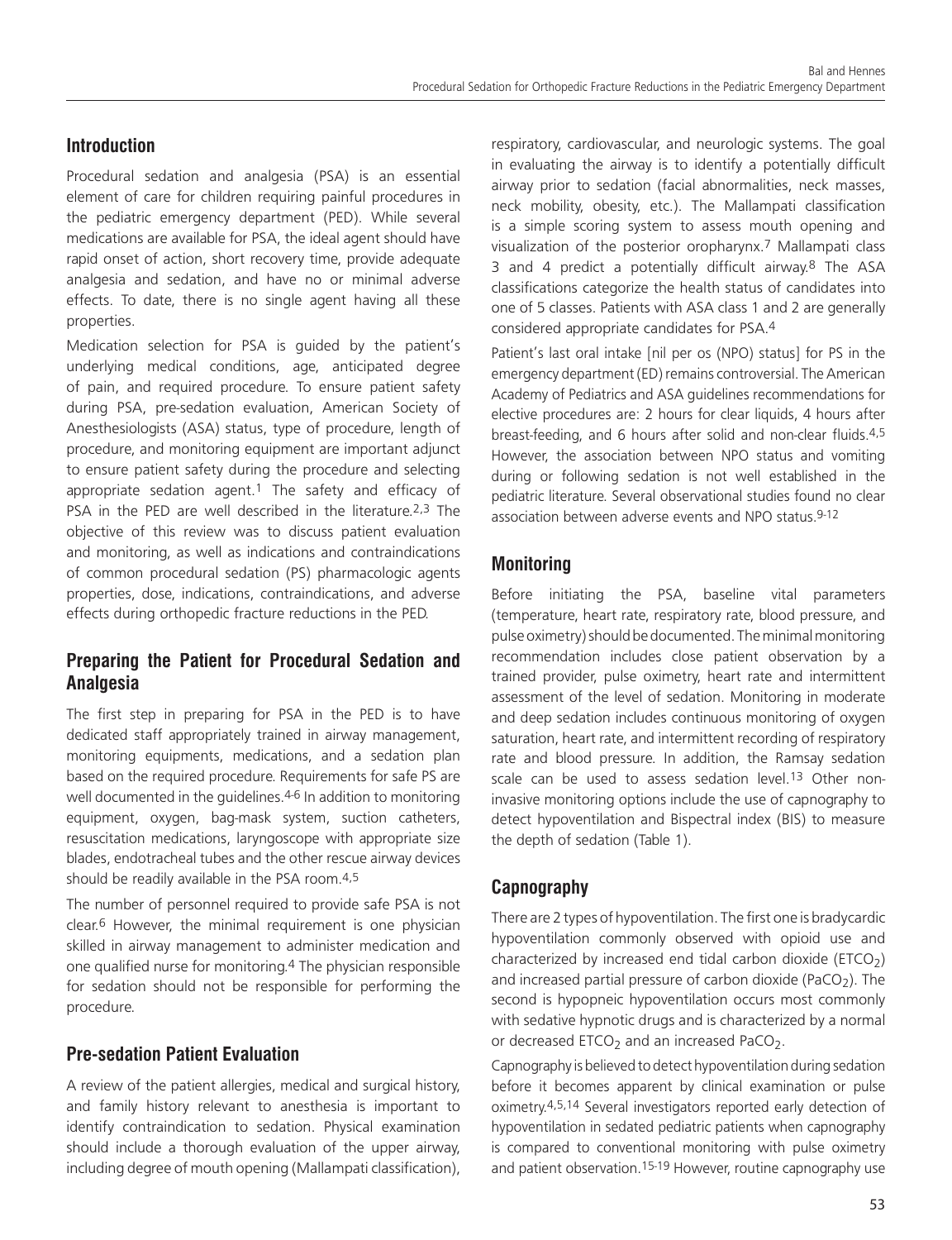|                                                                                                                        |                              |                                                                         |                                                                                                                                                                                    |                                                                                                                                               | Table 1. The studies for monitoring procedural sedation with end tidal carbon dioxide and Bispectral index in pediatric emergency departments                                                                                                                                                                                                                                                                                                                                                                                                                 |
|------------------------------------------------------------------------------------------------------------------------|------------------------------|-------------------------------------------------------------------------|------------------------------------------------------------------------------------------------------------------------------------------------------------------------------------|-----------------------------------------------------------------------------------------------------------------------------------------------|---------------------------------------------------------------------------------------------------------------------------------------------------------------------------------------------------------------------------------------------------------------------------------------------------------------------------------------------------------------------------------------------------------------------------------------------------------------------------------------------------------------------------------------------------------------|
| Authors, date of<br>publication, type of<br>study                                                                      | Age of<br>patients<br>(year) | number of<br>patients (n)<br>Monitoring<br>type,                        | ocedure, (%)<br>՟                                                                                                                                                                  | Administered drugs (%)                                                                                                                        | <b>Outcomes</b>                                                                                                                                                                                                                                                                                                                                                                                                                                                                                                                                               |
| ETCO <sub>2</sub> , randomized<br>controlled for drugs<br>1997,<br>observational for<br>Hart et al. 15,<br>prospective | $2 - 11$                     | $ETCO2$ ,<br>42                                                         | Incision, and drainage<br>an abscess (4.7)<br>Dental procedures<br>(14.3)<br>Fracture reduction<br>Laceration repair<br>(52.4)<br>(28.6)<br>$\sigma$                               | Fentanyl-midazolam (31)<br>Meperidine-promazine-<br>chlorpromazine (21.5)<br>Fentanyl (47.5)                                                  | $\circ$<br>Number of hypercarbia (ETCO <sub>2</sub> >50%) without hypoxia:<br>Number of transient respiratory events (SpO <sub>2</sub> <90%): 8<br>8 respiratory depression events while only two of them<br>were able to detected by pulse oximetry                                                                                                                                                                                                                                                                                                          |
| observational case series<br>Tobias <sup>16</sup> , 1999<br>prospective                                                | $\frac{9}{1}$                | $ETCO2$ ,<br>50                                                         | procedures (it is not<br>clear in the study)<br>Painful, invazive                                                                                                                  | Gliycropolate-midazolam-<br>ketamine (100)                                                                                                    | The practitioner recognized one patient who experienced<br>upper airway obstruction during procedure by the loss of<br>Number of adverse event (decrease in oxygen saturation<br>greater than 3%, ETCO <sub>2</sub> >50% or airway obstruction): 3<br>ETCO <sub>2</sub> waveform                                                                                                                                                                                                                                                                              |
| observational case series<br>McQuillen and Steele <sup>17</sup> ,<br>prospective<br>2000,                              | $1.2 - 16.6$                 | $ETCO2$ ,<br>106                                                        | Incision, and drainage<br>Laceration repair (37)<br>Lumbar puncture (4)<br>Fracture reduction<br>(55)<br>of an abscess (4)                                                         | Midazolam, ketamine and opiate<br>Midazolam and ketamine (41.5)<br>Midazolam and opiate (43.4)<br>Midazolam (12.4)<br>Ketamine (0.9)<br>(1.8) | 34% of patients receiving a combination of midazolam and<br>morphine or fentanyl had an increase of 10 mmHg or more<br>Maximal hypoventilation was found after the procedure<br>in end tidal $CO2$<br>completed                                                                                                                                                                                                                                                                                                                                               |
| observational case series<br>Langhan et al. <sup>18</sup> , 2011,<br>prospective                                       | $1 - 19$                     | $ETCO2$ ,<br>58                                                         | Incision and drainage<br>Fracture reduction<br>(54.5)<br>Arthrocentesis (6)<br>abscess (16.8)<br>Laceration repair<br>Other $(2.9)$<br>(18.8)<br>$\sigma$                          | Ketamine with or without<br>midazolam (100)                                                                                                   | 5 (72%) of seven children with prolonged hypoxia episodes<br>during sedation with ketamine with or without midazolam<br>50% of children experienced hypopneic hypoventilation<br>were preceded by decrease in ETCO <sub>2</sub>                                                                                                                                                                                                                                                                                                                               |
| Langhan et al. <sup>19</sup> , 2015,<br>randomize controlled<br>trial                                                  | $1 - 20$                     | (intervention<br>group: 77)<br>group: 77<br>control<br>$ETCO2$ ,<br>154 | Incision and drainage<br>Arthrocentesis (3.25)<br>Fracture reduction<br>(55.2)<br>Dislocation (3.25)<br>abscess (18.2)<br>Laceration repair<br>(18.8)<br>Other $(1.3)$<br>$\sigma$ | Ketamine with or without<br>midazolam (98)<br>Midazolam (2)                                                                                   | capnograph in control group; the capnograph was viewable<br>All episodes of hypoventilation were caused by hypopnea<br>Intervention group with access to capnography provided<br>fewer but more timely interventions for hypoventilation<br>No difference in procedures and medications between<br>that led to fewer episodes of hypoventilation and of<br>The treating team was blinded to the screen on the<br>that goes with decreased ETCO <sub>2</sub><br>by all staff in Intervention group.<br>intervention and control group.<br>oxygen desaturation. |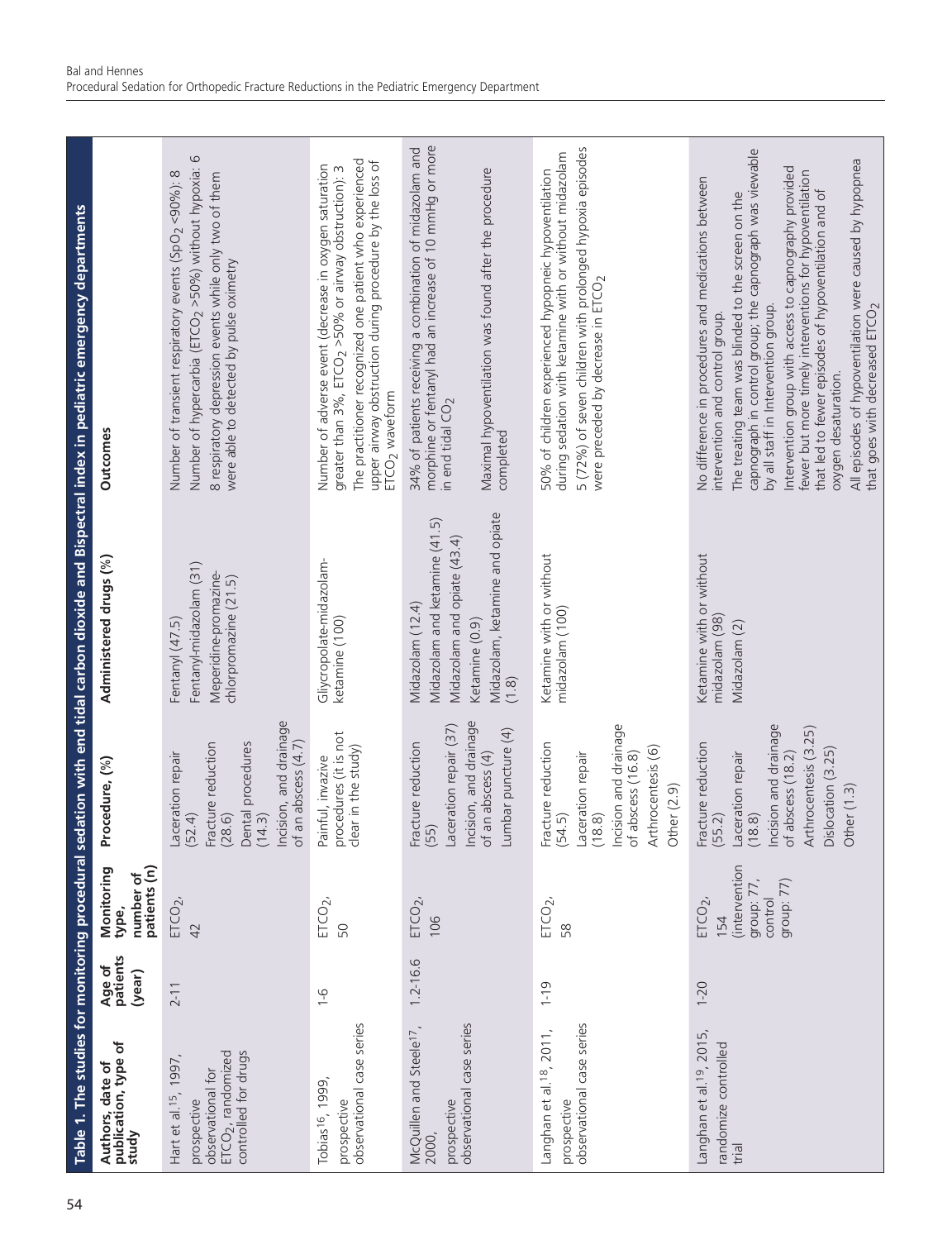|                                                                                                                                                                       |                              |                                                  |                                                                                                                                                                                                                |                                                                                           | Table 1 continued. The studies for monitoring procedural sedation with end tidal carbon dioxide and Bispectral index in pediatric emergency departments                                                                                                                                                                                                                                                               |
|-----------------------------------------------------------------------------------------------------------------------------------------------------------------------|------------------------------|--------------------------------------------------|----------------------------------------------------------------------------------------------------------------------------------------------------------------------------------------------------------------|-------------------------------------------------------------------------------------------|-----------------------------------------------------------------------------------------------------------------------------------------------------------------------------------------------------------------------------------------------------------------------------------------------------------------------------------------------------------------------------------------------------------------------|
| publication, type of<br>Authors, date of<br>study                                                                                                                     | Age of<br>patients<br>(year) | patients (n)<br>Monitoring<br>number of<br>type, | Procedure, (%)                                                                                                                                                                                                 | Administered drugs (%)                                                                    | <b>Outcomes</b>                                                                                                                                                                                                                                                                                                                                                                                                       |
| Agrawal et al. <sup>23</sup> , 2004,<br>observational study<br>prospective                                                                                            | $0.4 - 16.7$                 | BIS,<br>20                                       | Chest tube placement<br>Orthopedic reduction<br>(35)<br>Laceration repair (5)<br>Diagnostic imaging<br>Arthrocentesis (20)<br>Gastrostomy tube<br>replacement (5)<br>$\sqrt{3}$<br>$\left(\overline{5}\right)$ | Fentanyl-midazolam (70)<br>Pentobarbital (30)                                             | Good correlation between BIS values and modified Ramsay<br>Bispectral index scores between 60 and 90 predicted with<br>moderate accuracy and reliability clinical levels of sedation<br>typically encountered during ED procedural sedation and<br>analgesia in children<br>sedation scale                                                                                                                            |
| Overly et al. <sup>24</sup> , 2005,<br>observational study<br>prospective                                                                                             | $2 - 17$                     | BIS,<br>47                                       | Lumbar puncture (4.3)<br>Dental extraction (34)<br>Fracture/dislocation<br>Laceration repair<br>Head CT (14.9)<br>(12.8)<br>$\overline{34}$                                                                    | midazolam and a narcotic (45)<br>Midazolam and ketamine (55)<br>Methohexital, propofol or | undergoing procedural sedation when sedated with certain<br>sedation scale predicts the BIS value for pediatric patients<br>The Observer's Assessment and Alertness/Sedation Scale<br>medications, excluding ketamine                                                                                                                                                                                                 |
| Gamble et al. <sup>25</sup> , 2012,<br>observational study<br>prospective                                                                                             | $3 - 15$                     | BIS,<br>42                                       | Laceration repair (2.3)<br>Orthopedic reduction<br>Diagnostic procedure<br>(2.3)<br>Nailbed repair (2.3)<br>(93)                                                                                               | Fentanyl and propofol (100)                                                               | Most of the pediatric procedural sedation patients spend at<br>88% of the procedural physicians' assessments of maximal<br>During most procedural sedations, the physicians involved<br>are likely underestimating the maximal depth of sedation<br>sedation underestimated the maximum level of sedation)<br>for their patients (93% of the sedating physicians' and<br>least a period in a general anesthetic state |
| $\mathsf{ETO}_2$ : End tidal carbon dioxide, SpO <sub>2</sub> : Oxygen Saturation, CO <sub>2</sub> : Carbon dioxide, BIS: Bispectral index, ED: Emergency departments |                              |                                                  |                                                                                                                                                                                                                |                                                                                           |                                                                                                                                                                                                                                                                                                                                                                                                                       |

for all patients is not recommended in the current guidelines.4,5

#### **The Bispectral Index**

The BIS is based on the principle that electroencephalography (EEG) waveforms change with the level of alertness. The index generates a numerical scale of 0-100 by placing two electrodes on the frontal-parietal areas. The BIS index is used for monitoring patients during general anesthesia to decrease the anesthetic drug dose which lead to a shorter recovery time.20 However, BIS has limited value in children receiving nitrous oxide (N2O) and infants younger than 6 months of age when sedated with ketamine.21,22

Recent studies found a strong correlation between BIS score and modified Ramsay sedation scale.23,24 Investigators also noted poor association between the BIS and depth of sedation in patients sedated with ketamine.24,25

# **Common Procedural Sedation Agents Used for Fracture Reduction in Randomized Control Trials in Pediatric Emergency Departments**

**Ketamine:** Ketamine is a phencyclidine derivative that acts as a dissociative sedative through binding of the N-methyl-D-aspartate receptor. It provides sedation, analgesia and amnesia while preserving spontaneous breathing and protective airway reflexes. Ketamine has rapid onset of action and short half-life. Therefore, it is the preferred agent for brief painful procedures, such as fracture reduction due to its rapid onset, relatively short duration of action and excellent sedative and analgesic properties.26-28

The disadvantages of ketamine include vomiting, increased salivation and airway secretion, and hallucinations during recovery. A rare life-threatening complication associated with intramuscularly (IM) ketamine is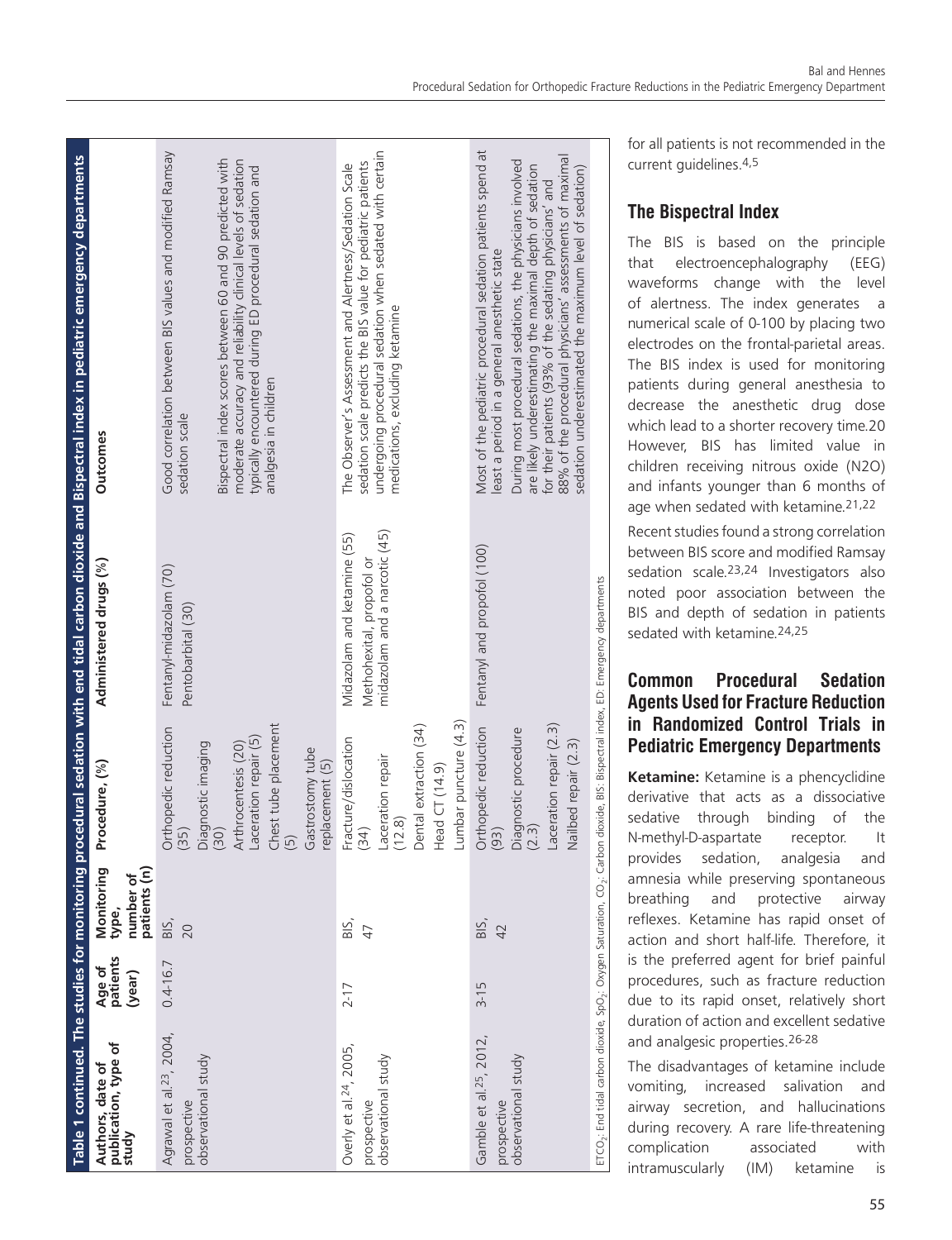#### laryngospasm.26-30

Ketamine can be administered either IM or intravenously (IV). However, IM ketamine is associated with longer recovery time, respiratory adverse effects (especially laryngospasm) and vomiting.29-31

The initial ketamine dose is 1-2 mg/kg administered over 30 to 60 seconds.27,30,32,33 Chinta et al.34 reported in a prospective small trial for fracture reduction that smaller ketamine doses (0.7-0.8 mg/kg) with a rapid infusion (5 sec) technique achieved effective brief sedation and rapid recovery.

Ketamine is the most popular agent for sedation in PED. Most studies combined it with midazolam.35-37 Investigators evaluated different combination medications including ketamine/midazolam, fentanyl/midazolam and propofol/ midazolam.35-38 Ketamine/midazolam was found to be more effective in relieving pain and anxiety compared to fentanyl/ midazolam.35 Favorable reduction in respiratory depression was noted with ketamine/midazolam compared to propofol midazolam.36 The combination of propofol/fentanyl had shorter recovery and total sedation time with more desaturation than ketamine/midazolam.36-38 Midazolam premedication was associated with an increased frequency of oxygen desaturation.39

Ketamine is contraindicated in patients younger than three months, and psychosis. History of cardiac disease and increased intracranial or intraocular pressure are relative contraindication.32

**Propofol:** Propofol is a nonopioid, nonbarbiturate sedative hypnotic, first reported pediatric use for PSA in the ED was described in 1996.40 It is highly lipophilic and extensively distributed in tissues. It acts on neuronal lipid membranes to potentiate γ-aminobutyric acid effect, producing rapid sedation.41,42

The common adverse effects of propofol are respiratory depression, apnea, bradycardia and hypotension.42-49 It can also cause pain during administration and injection and the recommendation is to use large vein and injecting lidocaine prior administration.42

Because of the high lipophilic properties, unintended greater depth of sedation can occur. Propofol has several advantages over other agents, including rapid onset of action, short recovery time and reducing intracranial pressure. Several studies have examined the safety profile of propofol in the ED.45-48 Because propofol has no analgesic effect, it is often combined with an analgesic agent, opioid, which increases the potential for respiratory depression.50

The recommended initial IV bolus dose for propofol is 0.5-1 mg/kg for brief procedures and it can be repeated every 3-5 minutes to maintain sedation to a maximum total dose 3 mg/kg.43,44 In a prospective observational study, Young et al.<sup>49</sup> showed that 2 mg/kg initial bolus dose for pediatric sedation was well tolerated during a wide range of procedures.45

Two randomized controlled trials evaluated the safety and efficacy of propofol for PSA during orthopedic fracture reduction in PEDs. In their study, Godambe et al.<sup>36</sup> noted a higher event rate of respiratory depression in the propofol/ fentanyl group compared to ketamine/midazolam. Havel et al.51 found no differences in Ramsay sedation scores or complication rates between propofol/morphine and midazolam/morphine. However, they did not specifically report sedation or pain scores at the time of reduction and the study may not have enough power to detect clinically important adverse events.

Propofol formulation contains egg lecithin and soybean oil. For that reason, some authors suggest being careful when using propofol in children with allergies to these components.52

**Ketamine + Propofol (Ketofol):** The combination of ketamine and propofol, known collectively as ketofol, has been used for pediatric fracture reduction for the last ten years.53 The combination is believed to decrease the adverse effects from using either medication alone. Ketamine's sympathomimetic effect could theoretically decrease propofol-associated respiratory depression and hypotension. Propofol's sedative and anti-emetic properties could hypothetically counter the ketamine-associated recovery agitation and emesis.41,54

No standard dosing regimen has been established; a 1:1 ratio provides ease of administration and has been documented in several recent articles.

We found one randomized controlled trial that assessed the safety and efficacy of ketofol on PSA for orthopedic reduction at PEDs. Shah et al.55 compared ketofol 1:1 and ketamine alone in 137 children for fracture reduction and found slightly faster recovery, fewer episodes of vomiting, and higher satisfaction scores in the ketofol group.<sup>41</sup>

Another study reported shorter recovery time and 3 incidences of airway compromise requiring intervention.<sup>56</sup> In adult randomized controlled clinical trials, ketofol did not provide superior sedation or reduce clinically important adverse effects when compared to propofol alone.57,58

**Etomidate:** Etomidate is an ultrashort imidazole-derived sedative hypnotic agent with a rapid recovery time. It has rapid onset of action, short recovery time, and few side effects. Since etomidate reduces intracranial pressure and maintains hemodynamic stability, it is a better agent for patients with multisystem trauma, hypotension, and increased intracranial pressure.26,27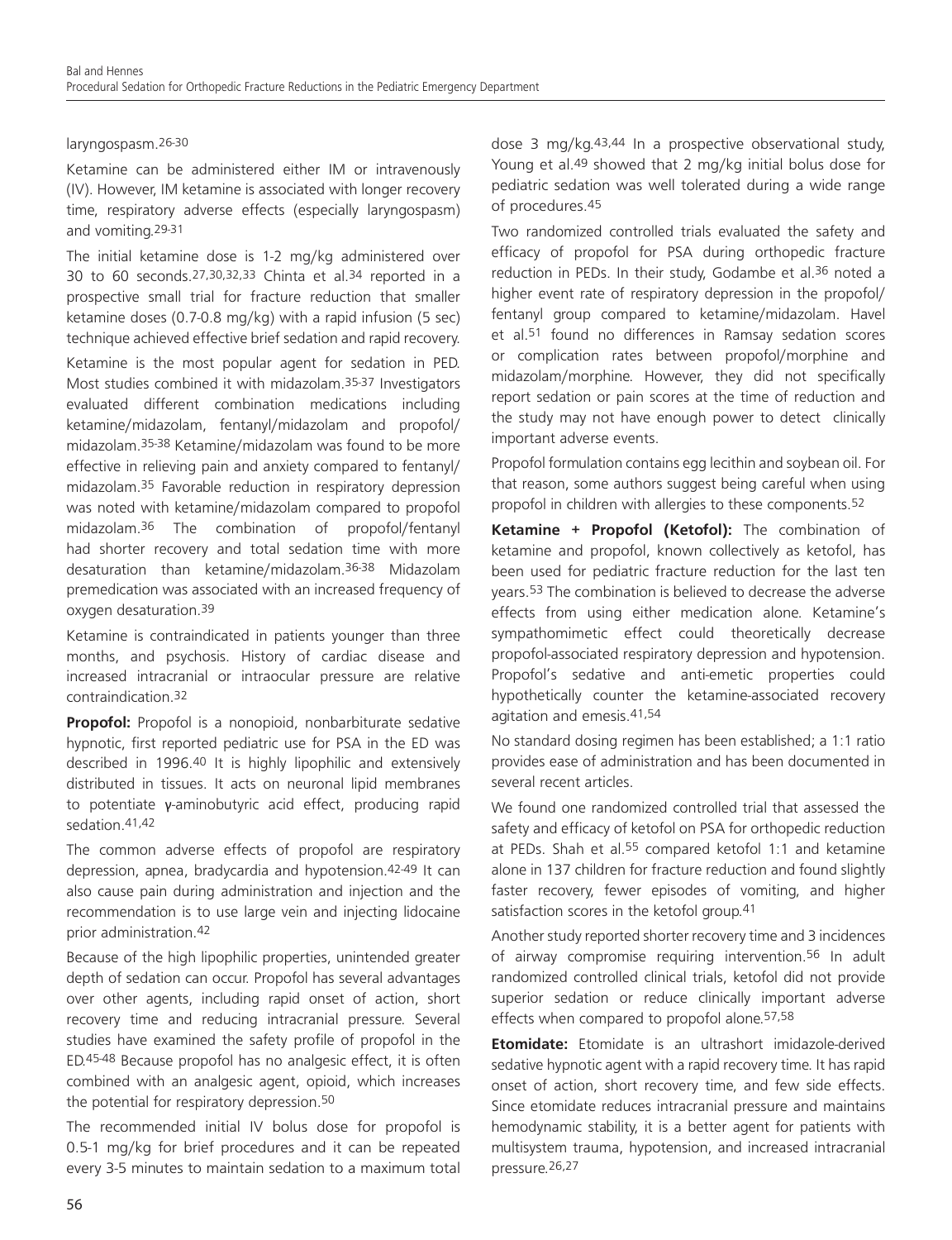| emergency departments                      |                              | Table 2. The randomized controlled studies that co                                                                                                                          | mpare medications of procedural sedation and analgesia for orthopedic reductions in pediatric                                                        |                                                                                                                              |                                                                                                                                                                                                                                          |
|--------------------------------------------|------------------------------|-----------------------------------------------------------------------------------------------------------------------------------------------------------------------------|------------------------------------------------------------------------------------------------------------------------------------------------------|------------------------------------------------------------------------------------------------------------------------------|------------------------------------------------------------------------------------------------------------------------------------------------------------------------------------------------------------------------------------------|
| Authors, date<br>of publication            | Age of<br>patients<br>(year) | (treatment, n)<br>Group A                                                                                                                                                   | (treatment, n)<br>Group B                                                                                                                            | Complications                                                                                                                | <b>Outcomes</b>                                                                                                                                                                                                                          |
| Evans et al. 65<br>1995                    | 4-15                         | 50% nitrous oxide,<br>$n=15$                                                                                                                                                | IM Meperidine (2 mg/kg, max: 100<br>mg) and IM Promethazine (1 mg/<br>kg, max: 50 mg),<br>$n=15$                                                     | No severe adverse event                                                                                                      | Similar pain scores (CHEOPS) and<br>patient satisfaction in N2O group<br>shorter recovery time and higher<br>amnestic effects for each group,                                                                                            |
| Kennedy et<br>1998<br>al.35,               | Б<br>$5-1$                   | Midazolam (s0.1 mg/kg every 3 min. to<br>Б<br>3 min. to<br>Fentanyl (s0.5 µg/kg every<br>a max: 0.3 mg/kg IV)<br>max: 2 µg/kg IV)<br>$n = 130$                              | Midazolam (s0.1 mg/kg every 3<br>Ketamine (s0.5 mg/kg every 3<br>min. to a max: $0.3 \text{ mg/kg}$ IV).<br>min. to a max: 2 mg/kg IV)<br>$n = 130$  | Respiratory complications<br>Vomiting more frequent<br>more frequent with F/M<br>for K/M                                     | procedural distress (OSDB-r) than<br>Recovery time longer with K/M<br>of pain, anxiety and reducing<br>K/M more effective for relief<br>dhoub<br>F/M                                                                                     |
| Havel et al. <sup>51</sup><br>1999         | $2 - 18$                     | min. infusion, 1mg/kg bolus repeated if<br>repeated if<br>Propofol (1mg/kg and 67-100 $\mu$ g/kg/<br>Morphine (0.05-0.1 mg/kg,<br>required IV),<br>required IV)<br>$n = 43$ | Midazolam (0.1 mg/kg bolus, 0.05-<br>0.1 mg/kg, repeated if required IV),<br>Morphine (0.05-0.1 mg/kg,<br>repeated if required IV)<br>$n = 46$       | No significant differences<br>on complications                                                                               | Similar Ramsay sedation scores (pre<br>and post reduction), Considerably<br>less recovery time with propofol                                                                                                                             |
| Godambe et<br>2003<br>al.36                | $3 - 18$                     | Midazolam (0.05 mg/kg IV).<br>Ketamine (1-2 mg/kg IV)<br>$n=54$                                                                                                             | Fentanyl (1-2 µg/kg IV)<br>Propofol (1mg/kg IV)<br>$n=59$                                                                                            | Respiratory complications<br>desaturation and airway<br>more frequent with P/F<br>group (more frequent<br>obstruction event) | procedural distress (OSDB-r) Quicker<br>P/F comparable to K/M on reducing<br>off-set and smoother recovery time<br>with $P/F$                                                                                                            |
| Di Liddo et<br>2006<br>al.62               | $2 - 18$                     | Etomidate $(0.2 \text{ mg/kg}; \text{max: 10 mg IV})$<br>max: 5mg/<br>dose IV) or fentanyl (1 µg/kg; max: 50<br>Morphine (0.05-0.1 mg/kg;<br>µg/dose IV)<br>$n=50$          | 5mg/dose IV) or fentanyl (1 µg/kg;<br>Morphine (0.05-0.1 mg/kg; max:<br>LN<br>Midazolam (0.1 mg/kg; max:<br>max: 50 µg/dose IV)<br>mg IV),<br>$n=50$ | events between groups<br>More often injection<br>pain with etomidate<br>Similar desaturation<br>myoclonus with<br>etomidate  | Shorter induction and recovery times<br>Etomidate more efficacious than<br>sedation score than midazolam<br>patients with a mean Ramsay<br>significantly sedated of more<br>Etomidate adequately and<br>with etomidate<br>midazolam      |
| Luhmann et<br>2006<br>al.66                | $5 - 17$                     | Midazolam (0.1mg/kg; max: 2.5 mg IV),<br>Ketamine (1 mg/kg IV)<br>$n=55$                                                                                                    | Hematoma block (2.5 mg/kg of<br>1% buffered lidocaine)<br>50% nitrous oxide<br>$n = 47$                                                              | desaturation events with<br>Increase incidence of<br>K/M                                                                     | score, both parents and patients<br>reported less pain (VAS), shorter<br>(PBCL) for each group. Less pain<br>Minimal change of pain scores<br>recovery time with N2O and<br>hematoma block                                               |
| Lee-Jayaram et<br>al. <sup>37</sup> , 2010 | $5 - 17$                     | ax: 2 mg $W$ ),<br>Midazolam (0.05 mg/kg; m<br>Ketamine (1 mg/kg IV)<br>$n=11$                                                                                              | Etomidate (0.2 mg/kg $N$ ),<br>Fentanyl (1 µg/kg IV)<br>$n = 12$                                                                                     | More desaturation event<br>with $E/F$                                                                                        | satisfaction (LSSS) significantly much<br>parents and orthopedic practitioner<br>procedural distress (OSDB-r), both<br>significantly less pain (VAS), both<br>parents and patients reported<br>Significantly lesser observed<br>with K/M |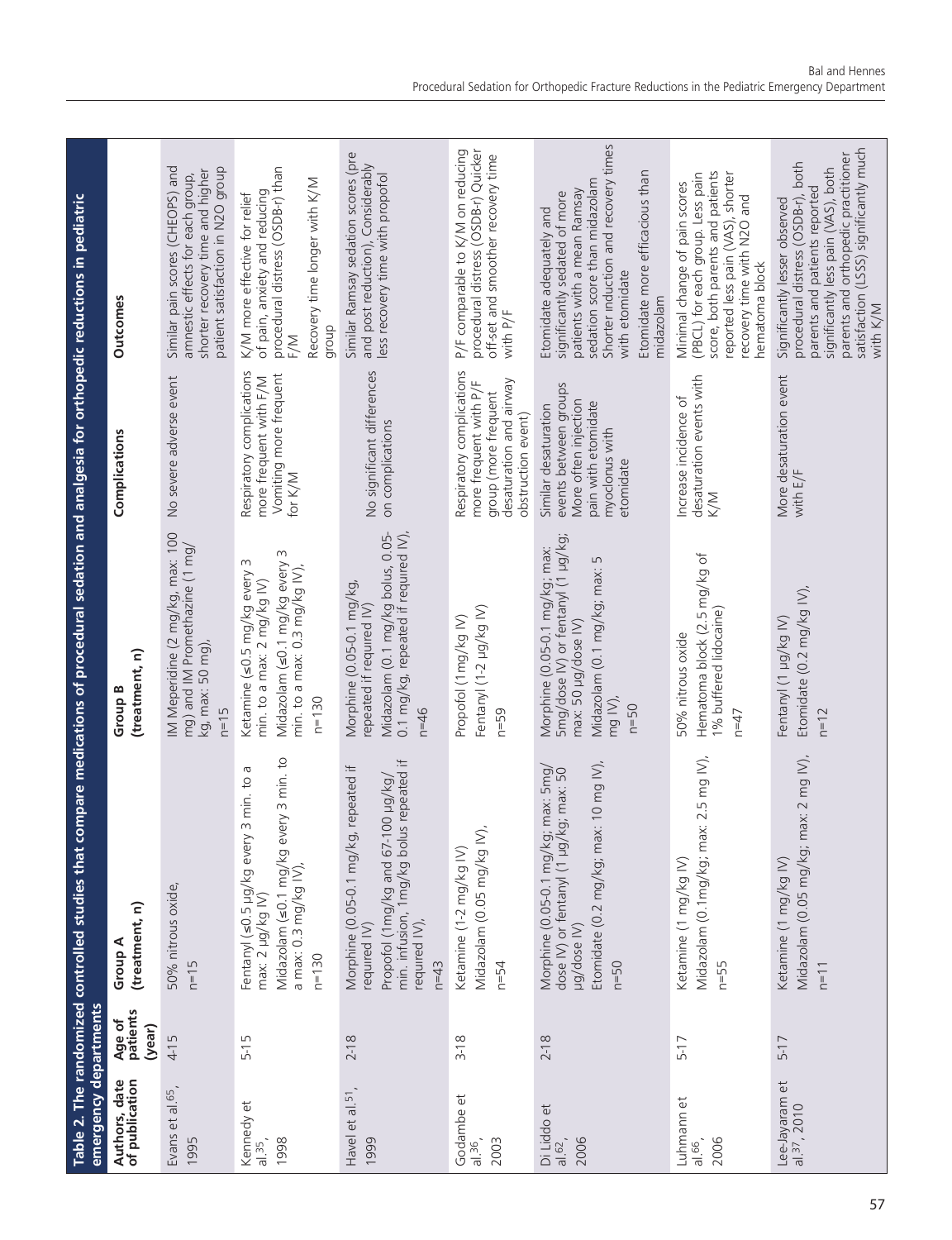| pediatric emergency departments      |                              | Table 2 continued. The randomized controlled studies that compare medications of procedural sedation and analgesia for orthopedic reductions in                                                                                                                                                   |                                                                                              |                                                                                                                |                                                                                                                                                               |
|--------------------------------------|------------------------------|---------------------------------------------------------------------------------------------------------------------------------------------------------------------------------------------------------------------------------------------------------------------------------------------------|----------------------------------------------------------------------------------------------|----------------------------------------------------------------------------------------------------------------|---------------------------------------------------------------------------------------------------------------------------------------------------------------|
| of publication<br>Authors, date      | Age of<br>patients<br>(year) | (treatment, n)<br>Group A                                                                                                                                                                                                                                                                         | (treatment, n)<br>Group B                                                                    | Complications                                                                                                  | <b>Outcomes</b>                                                                                                                                               |
| Shah et al. <sup>55</sup> ,<br>2011  | $2 - 17$                     | very 2 min.),<br>propofol 0.5 mg/kg IV) followed by<br>Ketofol (Ketamine 0.5mg/kg and<br>propofol (0.5 mg/kg IV ev<br>$n = 67$                                                                                                                                                                    | by Ketamine (0.25 mg/kg IV every<br>Ketamine (1 mg/kg IV) followed<br>$2$ min.),<br>$n = 69$ | desaturation, airway)<br>Less vomiting in K/P<br>Similar respiratory<br>complications<br>obstruction)<br>dionb | scores than Ketamine alone. Similar<br>Ketofol produced slightly faster<br>recoveries, higher satisfaction<br>efficacy in each group                          |
| Disel et al. <sup>61</sup> ,<br>2015 | $7-18$                       | same dose<br>Etomidate (0.2 mg/kg IV)<br>Fentanyl (1 µg/kg IV)<br>repeated if required,<br>$n = 24$                                                                                                                                                                                               | Ketamine (1 mg/kg IV) same dose<br>repeated if required,<br>$n = 20$                         | on complications                                                                                               | shorter induction and longer action<br>No significant differences The similar Ramsay sedation scores<br>between two groups. Relatively<br>times with ketamine |
|                                      |                              | IM: Intramuscularly, IV: Intravenously, min: Minimum, max: Maximum, CHEOPS: Children's hospital of eastern ontario pain score, OSDB-r: Observational score of behavioral distress revised, PBCL: Procedure behavior checklist,<br>VAS: Visual analog score, LSSS: Likert satisfaction scale score |                                                                                              |                                                                                                                |                                                                                                                                                               |

The common adverse events with etomidate are respiratory depression, vomiting and nonepileptiform myoclonus. The recommended IV bolus dose is 0.1 to 0.3 mg/kg. Additional dose of 0.05 mg/kg may be given every 5 minutes up to a maximum 0.6 mg/kg total dose.26,27,59

Recent literature suggested that etomidate is a safe and effective agent for PSA.37,60,61 Liddo et al. reported that etomidate was more effective for fracture reductions with shorter induction and recovery times compared to midazolam and, similar incidence of adverse events in both groups.62

Etomidate inhibits 11-beta hydroxylase enzyme that has an important role at adrenal steroid production pathway. It is contraindicated in adrenal insufficiency and severe sepsis.26,27

**Nitrous Oxide:** N<sub>2</sub>O is a colorless anesthetic gas that provides sedation, amnesia and anxiolysis. The typically concentrations of  $N_2O$  used for PSA are 50% to 70%. The most common adverse effects of  $N<sub>2</sub>O$  are nausea, vomiting and dysphoria.63,64

Two randomize controlled trials evaluated the effectiveness of  $N_2O$  in comparison to other PSA drugs in orthopedic reductions. Evans et al.<sup>65</sup> compared 50%  $N_2O$  to intramuscular meperidine and promethazine in 30 children for orthopedic fracture reduction (FR) in PED. There was no significant difference between pain scores in the two groups. However, patients in the  $N_2O$  had a significantly shorter recovery time. Luhmann et al.66 compared ketamine/midazolam with 50%  $N_2O$  and a hematoma block (2.3 mg/kg of 1% buffered lidocaine) for PSA during fracture reduction of 102 children. In this study, patients who received  $N_2O$  had a shorter recovery time and significantly less episodes desaturation events compared to the ketamine/midazolam group. Both parents and patients reported less pain during procedure with  $N_2O.66,67$  A clinical survey on 111 pediatric emergency physicians revealed that N<sub>2</sub>O and ketamine were most commonly used in PS for FR.68

The effect of  $N_2O$  on ventilation is dose-dependent. Mechanical failure of the delivery system resulting in the delivery of 100%  $N_2O$  is rarely associated with death.63 Equipment must be periodically tested to ensure adequate safety.  $N_2O$  is contraindicated in pneumothorax, pneumoensefalon, and bowel perforation due to its diffusion effect. Use of  $N<sub>2</sub>O$  pregnancy that increases the risk of spontaneous abortion.26,27,63,64

In Table 2, we presented a summary of the available literature on randomize controlled trial for FR in PEDs.

**Summary:** Sedation and analgesia in the PED is safe and effective for common painful procedures such as closed fracture reduction. Published guidelines provide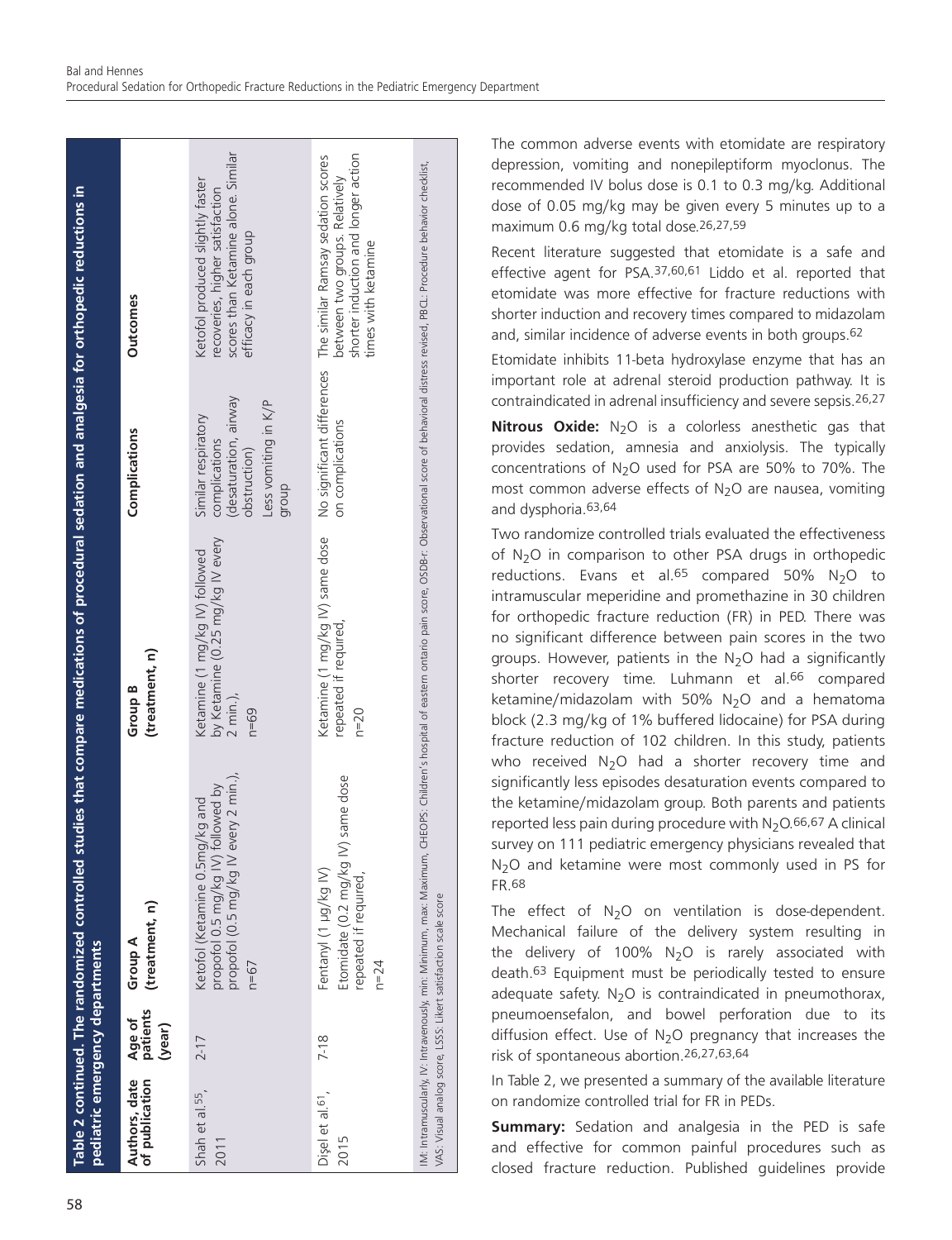an excellent framework for providing safe and effective minimal to moderate sedation. When the PED physician is planning for sedation, patient safety is a top priority to avoid undesirable complications. Patient assessment, monitoring, choice of appropriate medication, and physician competence in managing potential airway compromise are essential. In choosing sedation medication, the physician should consider patient's risk factors, type of procedure, required duration to complete procedure, and medication side effects.

#### **Ethics**

Peer-review: External and Internal peer-reviewed.

#### **Authorship Contributions**

Surgical and Medical Practices: Alkan Bal, Hallim Hennes, Concept: Alkan Bal, Hallim Hennes, Design: Alkan Bal, Hallim Hennes, Data Collection or Processing: Alkan Bal, Hallim Hennes, Analysis or Interpretation: Alkan Bal, Literature Search: Alkan Bal, Hallim Hennes, Writing: Alkan Bal, Hallim Hennes.

Conflict of Interest: No conflict of interest was declared by the authors.

Financial Disclosure: The authors declared that this study received no financial support.

# **References**

- 1. Connors JM, Cravero JP, Kost S, LaViolette D, Lowrie L, et al. Great expectations-defining quality in pediatric sedation: outcomes of a multidisciplinary consensus conference. J Healthc Qual. 2015;37:139- 54.
- 2. Pitetti RD, Singh S, Pierce MC. Safe and efficacious use of procedural sedation and analgesia by nonanethesiologists in a pediatric emergency department. Arch Pediatr Adolesc Med. 2003;157:1090- 6.
- 3. Hertzog JH, Havidich JE. Non-anesthesiologist-provided pediatric procedural sedation: an update. Curr Opin Anaesthesiol. 2007;20:365-72.
- 4. American Academy of Pediatrics; American Academy of Pediatric Dentistry, Coté CJ, Wilson S; Work Group on Sedation. Guidelines for monitoring and management of pediatric patients during and after sedation for diagnostic and therapeutic procedures: an update. Pediatrics. 2006;118:2587-602.
- 5. American Society of Anesthesiologists Task Force on Sedation and Analgesia by Non-Anesthesiologists. Practice guidelines for sedation and analgesia by non-anesthesiologists. Anesthesiology. 2002;96:1004-17.
- 6. Godwin SA, Caro DA, Wolf SJ, Jagoda AS, Charles R, et al. Clinical policy: procedural sedation and analgesia in the emergency department. Ann Emerg Med. 2005;45:177-96.
- 7. Samsoon GL, Young JR. Difficult tracheal intubation: a retrospective study. Anaesthesia. 1987;42:487-90.
- 8. Heinrich S, Birkholz T, Ihmsen H, Irouschek A, Ackermann A, et al. Incidence and predictors of difficult laryngoscopy in 11,219 pediatric anesthesia procedures. Paediatr Anaesth. 2012;22:729-36.
- 9. Agrawal D, Manzi SF, Gupta R, Krauss B. Preprocedural fasting state and adverse events in children undergoing procedural sedation and analgesia in a pediatric emergency department. Ann Emerg Med. 2003;42:636-46.
- 10. Babl FE, Puspitadewi A, Barnett P, Oakley E, Spicer M. Preprocedural fasting state and adverse events in children receiving nitrous oxide for procedural sedation and analgesia. Pediatr Emerg Care. 2005;21:736-43.
- 11. Roback MG, Bajaj L, Wathen JE, Bothner J. Preprocedural fasting and adverse events in procedural sedation and analgesia in a pediatric emergency department: are they related? Ann Emerg Med. 2004;44:454-9.
- 12. Pasarón R, Burnweit C, Zerpa J, Malvezzi L, Knight C, et al. Nitrous oxide procedural sedation in non-fasting pediatric patients undergoing minor surgery: a 12-year experience with 1,058 patients. Pediatr Surg Int. 2015;31:173-80.
- 13. Sessler CN, Grap MJ, Ramsay MA. Evaluating and monitoring analgesia and sedation in the intensive care unit. Crit Care. 2008;12(Suppl 3):2.
- 14. Sammartino M, Volpe B, Sbaraglia F, Garra R, D'Addessi A. Capnography and the bispectral index-their role in pediatric sedation: a brief review. Int J Pediatr. 2010;2010:828347.
- 15. Hart LS, Berns SD, Houck CS, Boenning DA. The value of end-tidal CO2 monitoring when comparing three methods of conscious sedation for children undergoing painful procedures in the emergency department. Pediatr Emerg Care. 1997;13:189-93.
- 16. Tobias JD. End-tidal carbon dioxide monitoring during sedation with a combination of midazolam and ketamine for children undergoing painful, invasive procedures. Pediatr Emerg Care. 1999;15:173-75.
- 17. McQuillen KK, Steele DW. Capnography during sedation/analgesia in the pediatric emergency department. Pediatr Emerg Care. 2000;16:401-4.
- 18. Langhan ML, Chen L, Marshall C, Santucci KA. Detection of hypoventilation by capnography and its association with hypoxia in children undergoing sedation with ketamine. Pediatr Emerg Care. 2011;27:394-7.
- 19. Langhan ML, Shabanova V, Li FY, Bernstein SL, Shapiro ED. A randomized controlled trial of capnography during sedation in a pediatric emergency setting. Am J Emerg Med. 2015;33:25-30.
- 20. Punjasawadwong Y, Phongchiewboon A, Bunchungmongkol N. Bispectral index for improving anaesthetic delivery and postoperative recovery. Cochrane Database of Syst Rev. 2014;6:CD003843.
- 21. Barr GA, Jakobsson JG, Wall AO, Anderson RE. Nitrous oxide does not alter bispectral index: study with nitrous oxide as sole agent and as an adjunct to i.v. anaesthesia. Br J Anaesth. 1999;82:827-830.
- 22. Malviya S, Voepel-Lewis T, Tait AR, Watcha MF, Sadhasivam S, et al. Effect of age and sedative agent on the accuracy of bispectral index in detecting depth of sedation in children. Pediatrics. 2007;120:461- 70.
- 23. Agrawal D, Feldman HA, Krauss B, Waltzman ML. Bispectral index monitoring quantifies depth of sedation during emergency department procedural sedation and analgesia in children. Ann Emerg Med. 2004;43:247-55.
- 24. Overly FL, Wright RO, Connor FA Jr, Fontaine B, Jay G, et al. Bispectral analysis during pediatric procedural sedation. Pediatr Emerg Care. 2005;21:6-11.
- 25. Gamble C, Gamble J, Seal R, Wright RB, Ali S. Bispectral analysis during procedural sedation in the pediatric emergency department. Pediatr Emerg Care. 2012;28:1003-8.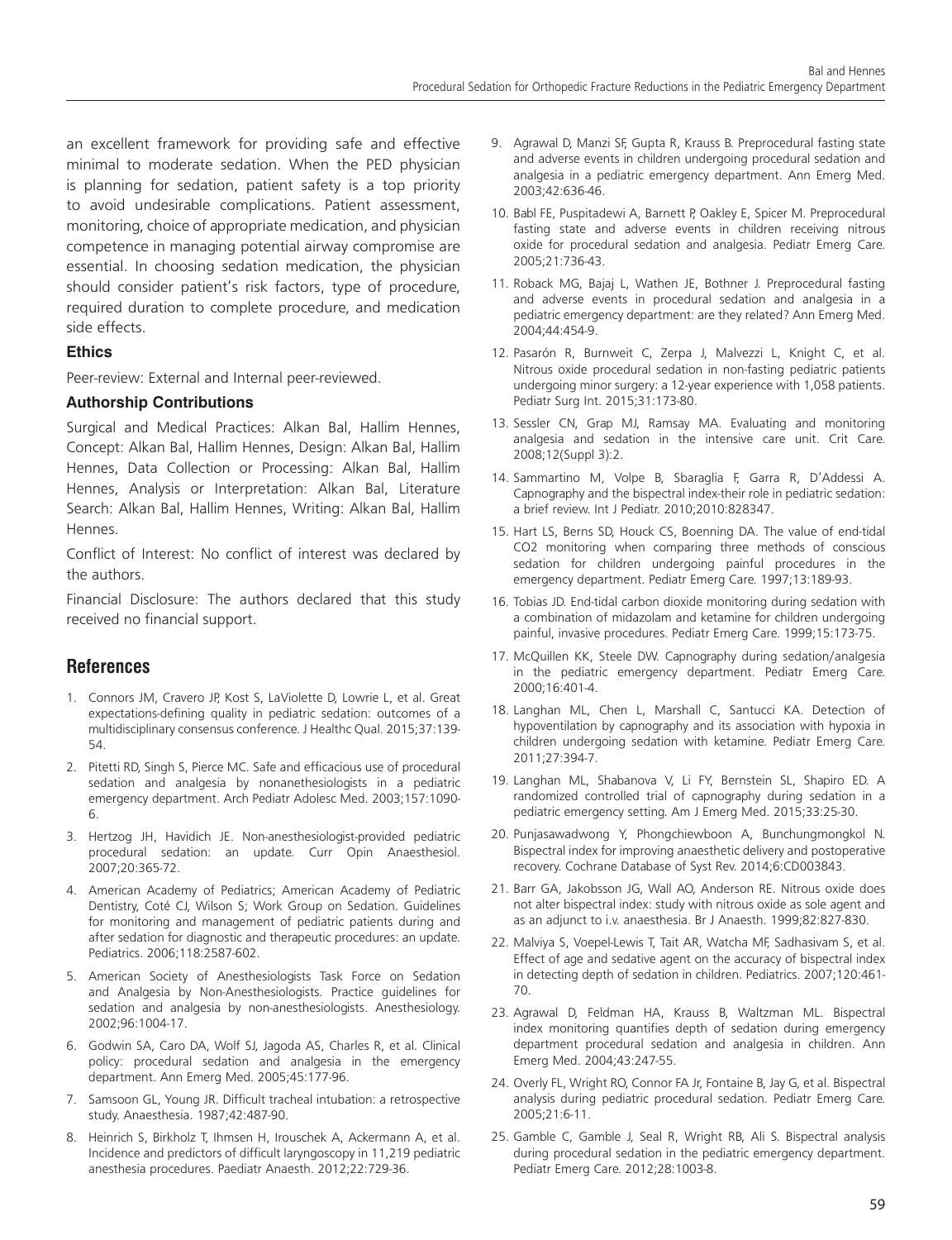- 26. Krauss B, Green SM. Procedural sedation and analgesia in children. Lancet. 2006;367:766-80.
- 27. Sahyoun C, Krauss B. Clinical implications of pharmacokinetics and pharmacodynamics of procedural sedation agents in children. Curr Opin Pediatr. 2012;24:225-32.
- 28. Green SM, Krauss B. Clinical practice guideline for emergency department ketamine dissociative sedation in children. Ann Emerg Med. 2004;44:460-71.
- 29. Melendez E, Bachur R. Serious adverse events during procedural sedation with ketamine. Pediatr Emerg Care. 2009;25:325-8.
- 30. Green SM, Roback MG, Krauss B, Brown L, McGlone RG, et al. Predictors of emesis and recovery agitation with emergency department ketamine sedation: an individual-patient data metaanalysis of 8,282 children. Ann Emerg Med. 2009;54:171-80.
- 31. Roback MG, Wathen JE, MacKenzie T, Bajaj L. A randomized, controlled trial of i.v. versus i.m. ketamine for sedation of pediatric patients receiving emergency department orthopedic procedures. Ann Emerg Med. 2006;48:605-12.
- 32. Green SM, Roback MG, Kennedy RM, Kraus B. Clinical practice guideline for emergency department ketamine dissociative sedation: 2011 update. Ann Emerg Med. 2011;57:449-61.
- 33. Heilbrunn BR, Chang TP, Liu DR. A retrospective comparison of ketamine dosing regimens for pediatric procedural sedation. Eur J Emerg Med. 2015;22:111-6.
- 34. Chinta SS, Schrock CR, McAllister JD, Jaffe DM, Liu J, et al. Rapid administration technique of ketamine for pediatric forearm fracture reduction: a dose-finding study. Ann Emerg Med. 2015;65:640-8.
- 35. Kennedy RM, Porter FL, Miller JP, Jaffe DM. Comparison of fentanyl/ midazolam with ketamine/midazolam for pediatric orthopedic emergencies. Pediatrics. 1998;102:956-63
- 36. Godambe SA, Elliot V, Matheny D, Pershad J. Comparison of propofol/fentanyl versus ketamine/midazolam for brief orthopedic procedural sedation in a pediatric emergency department. Pediatrics. 2003;112:116-23.
- 37. Lee-Jayaram JJ, Green A, Siembieda J, Gracely EJ, Mull CC, et al. Ketamine/midazolam versus etomidate/fentanyl: procedural sedation for pediatric orthopedic reductions. Pediatr Emerg Care. 2010;26:408-12.
- 38. Langston WT, Wathen JE, Roback MG, Bajaj L. Effect of ondansetron on the incidence of vomiting associated with ketamine sedation in children: a double-blind, randomized, placebo-controlled trial. Ann Emerg Med. 2008;52:30-4.
- 39. Wathen JE, Roback MG, Mackenzie T, Bothner JP. Does midazolam alter the clinical effects of intravenous ketamine sedation in children? A double-blind, randomized, controlled, emergency department trial. Ann Emerg Med. 2000;36:579-88.
- 40. Swanson ER, Seaberg DC, Mathias S. The use of propofol for sedation in the emergency department. Acad Emerg Med. 1996;3:234-8.
- 41. Alletag MJ, Auerbach MA, Baum CR. Ketamine, propofol, and ketofol use for pediatric sedation. Pediatr Emerg Care. 2012;28:1396-8.
- 42. Barnett P. Propofol for pediatric sedation. Pediatr Emerg Care. 2005;21:111-4.
- 43. Fein JA, Selbst SM. Sedation and analgesia. In: Fleisher GR, Ludwig S, (eds). Textbook of Pediatric Emergency Medicine. 6th ed. Philadelphia, PA: Wolters Kluwer/Lippincott Williams & Wilkins Health; 2010:58-73.
- 44. Miner JR, Burton JH. Clinical practice advisory: Emergency department procedural sedation with propofol. Ann Emerg Med. 2007;50:182-7.
- 45. Bassett KE, Anderson JL, Pribble CG, Guenther E. Propofol for procedural sedation in children in the emergency department. Ann Emerg Med. 2003;42:773-82.
- 46. Guenther E, Pribble CG, Junkins EP Jr, Kadish HA, Bassett KE, et al. Propofol sedation by emergency physicians for elective pediatric outpatient procedures. Ann Emerg Med. 2003;42:783-91.
- 47. Pershad J, Godambe SA. Propofol for procedural sedation in the pediatric emergency department. J EmergMed. 2004;27:11-4.
- 48. Mallory MD, Baxter AL, Yanosky DJ, Cravero JP; Pediatric Sedation Research Consortium. Emergency physician-administered propofol sedation: a report on 25,433 sedations from the pediatric sedation research consortium. Ann Emerg Med. 2011;57:462-8.
- 49. Young TP, Lim JJ, Kim TY, Thorp AW, Brown L. Pediatric procedural sedation with propofol using a higher initial bolus dose. Pediatr Emerg Care. 2014;30:689-93.
- 50. Miner JR, Gray RO, Stephens D, Biros MH. Randomized clinical trial of propofol with and without alfentanil for deep procedural sedation in the emergency department. Acad Emerg Med. 2009;16:825-34.
- 51. Havel CJ Jr, Strait RT, Hennes H. A clinical trial of propofol vs midazolam for procedural sedation in a pediatric emergency department. Acad Emerg Med. 1999;6:989-97.
- 52. Hofer KN, McCarthy MW, Buck ML, Hendrick AE. Possible anaphylaxis after propofol in a child with food allergy. Ann Pharmacother. 2003;37:398-401.
- 53. Sharieff GQ, Trocinski DR, Kanegaye JT, Fisher B, Harley JR. Ketaminepropofol combination sedation for fracture reduction in the pediatric emergency department. Pediatr Emerg Care. 2007;23:881-4.
- 54. Green SM, Andolfatto G, Krauss BS. Ketofol for procedural sedation revisited: pro and con. Ann Emerg Med. 2015;65:489-91.
- 55. Shah A, Mosdossy G, McLeod S, Lehnhardt K, Peddle M, et al. A blinded, randomized controlled trial to evaluate ketamine-propofol versus ketamine alone for procedural sedation in children. Ann Emerg Med. 2011;57:425-33.
- 56. Andolfatto G, Willman E. A prospective case series of pediatric procedural sedation and analgesia in the emergency department using single-syringe ketamine-propofol combination (ketofol). Acad Emerg Med. 2010;17:194-201.
- 57. Andolfatto G, Abu-Laban RB, Zed PJ, Staniforth SM, Stackhouse S, et al. Ketamine-propofol combination (ketofol) versus propofol alone for emergency department procedural sedation and analgesia: a randomized double-blind trial. Ann Emerg Med. 2012;59:504-12.
- 58. Miner JR, Moore JC, Austad EJ, Plummer D, Hubbard L, et al. Randomized, double-blinded clinical trial of propofol, 1:1 propofol/ ketamine, and 4:1 propofol/ketamine for deep procedural sedation in the emergency department. Ann Emerg Med. 2015;65:479-88.
- 59. Kost S, Roy A. Procedural sedation and analgesia in the pediatric emergency department: a review of sedative pharmacology. Clin Pediatr Emerg Med. 2010;11:233-43.
- 60. Dickinson R, Singer AJ, Carrion W. Etomidate for pediatric sedation prior to fracture reduction. Acad Emerg Med. 2001;8:74-7.
- 61. Dişel NR, Yilmaz HL, Sertdemir Y, Yeşilağaç H, Avci A. Etomidate Versus Ketamine: Effective Use in Emergency Procedural Sedation for Pediatric Orthopedic Injuries. Pediatr Emerg Care. 2015 Apr 1. [Epub ahead of print]
- 62. Di Liddo L, D'Angelo A, Nguyen B, Bailey B, Amre D, et al. Etomidate versus midazolam for procedural sedation in pediatric outpatients: a randomized controlled trial. Ann Emerg Med. 2006;48:433-40.